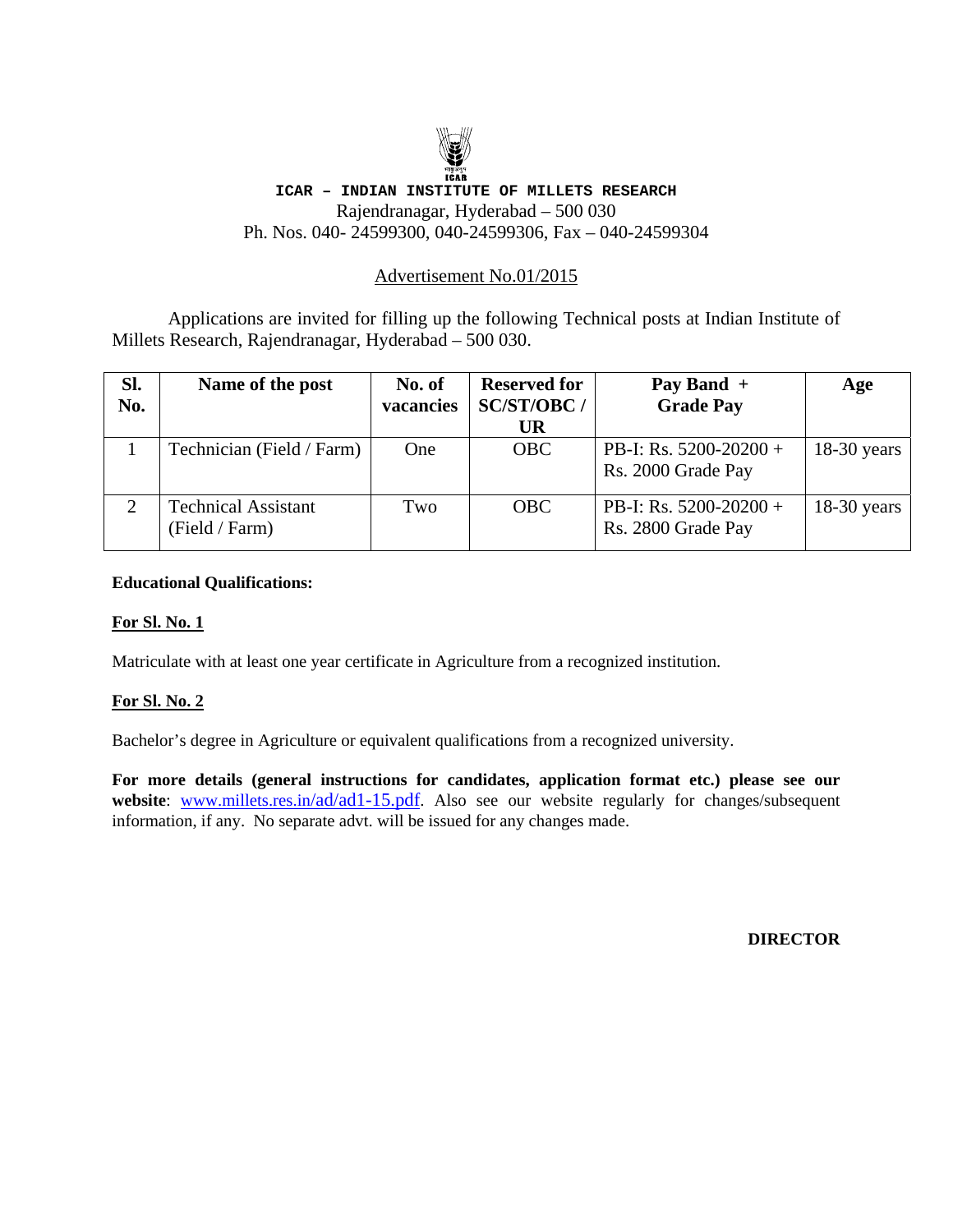### **General instructions for Candidates:**

- 1. Last date for receipt of applications is one month from the date of publication in the Employment News. The last date of receipt of application for the candidates of Andaman & Nicobar, Lakshadweep, North-East region is 45 days from the date of advertisement.
- 2. The prescribed qualifications are minimum and an enhanced qualification does not entitle candidates to be called for written / interview. Where the number of applications received in response to advertisement is large and it will not be convenient or possible for the Institute to call for test/interview all the candidates, the Director, IIMR, reserves the right to fix the criteria for calling the candidates on the basis of qualifications, experience etc.
- 3. After screening the applications the candidates may be called for written test/ interview.
- 4. Relaxation in upper age shall be allowed to SC/ST/OBC and any other category as per the Government of India Rules.
- **5. Community certificate for OBC in the prescribed form from the competent authorities, as in APPENDIX-I is to be submitted. Certificates submitted in any other form or from authorities not competent to issue the same and certificates issued prior to six months from the closing date of receipt of application will be ignored. And such applications will be rejected at screening level.**
- 6. No age limit for ICAR employees for the post of Technician and Technical Assistant.
- 7. The post is non-government under the Indian Council of Agricultural Research, which will be governed by the New Pension Scheme introduced by Govt. of India w.e.f. 01-01-2004 mutatismutandis and as amended or modified from time to time.
- 8. The posts are purely temporary but likely to continue; these are transferable to any part of the country.
- 9. The selected candidates will be posted at any of the stations of IIMR at Hyderabad or Solapur (Maharashtra State), Warangal and liable to transfer to any place in India.
- 10. Applications should be submitted in the proforma appended strictly type-written accompanied by a latest passport size photograph.
- **11. Crucial date for determining the age limit of candidates for the post will be the closing date of receipt of application.**
- 12. Candidates are advised to send self-attested copies of certificates, marks-sheets, caste certificate in the prescribed proforma, and other certificates along with their applications.
- 13. Application duly completed in all respects may be sent to the Director, Indian Institute of Millets Research, Rajendranagar, Hyderabad – 500 030 along with an application fee (non-refundable) of Rs.100/- (Rupees one hundred only) in the shape of crossed D.D. drawn in favour of "ICAR Unit DSR" payable at State Bank of Hyderabad, Budwel Branch, Hyderabad. (Candidates belonging to SC/ST/PH/Women candidate category are exempted from payment of application fee). The fee paid is not refundable.
- **14. The envelope containing application compulsorily superscribed as "APPLICTION FOR THE POST OF**   $\bullet$  **POST OF**  $\bullet$  **). Any candidate applying for more than one post should submit separate application for each post.**
- 15. Applications received after due date for any reason including postal delays will not be entertained. **Only hard copies sent through post / submitted to the office are considered.**
- 16. No correspondence will be entertained from the candidates for selection/test/interview/appointment.
- 17. The Director, IIMR reserves the right to change any of the conditions, and dates of tests/interview.
- 18. No TA/DA will be paid if asked to appear for test/interview. However, SC/ST candidates are eligible for TA as per Govt. of India rules.
- **19. CANVASSING IN ANY FORM WILL BE TREATED AS DISQUALIFICATION.**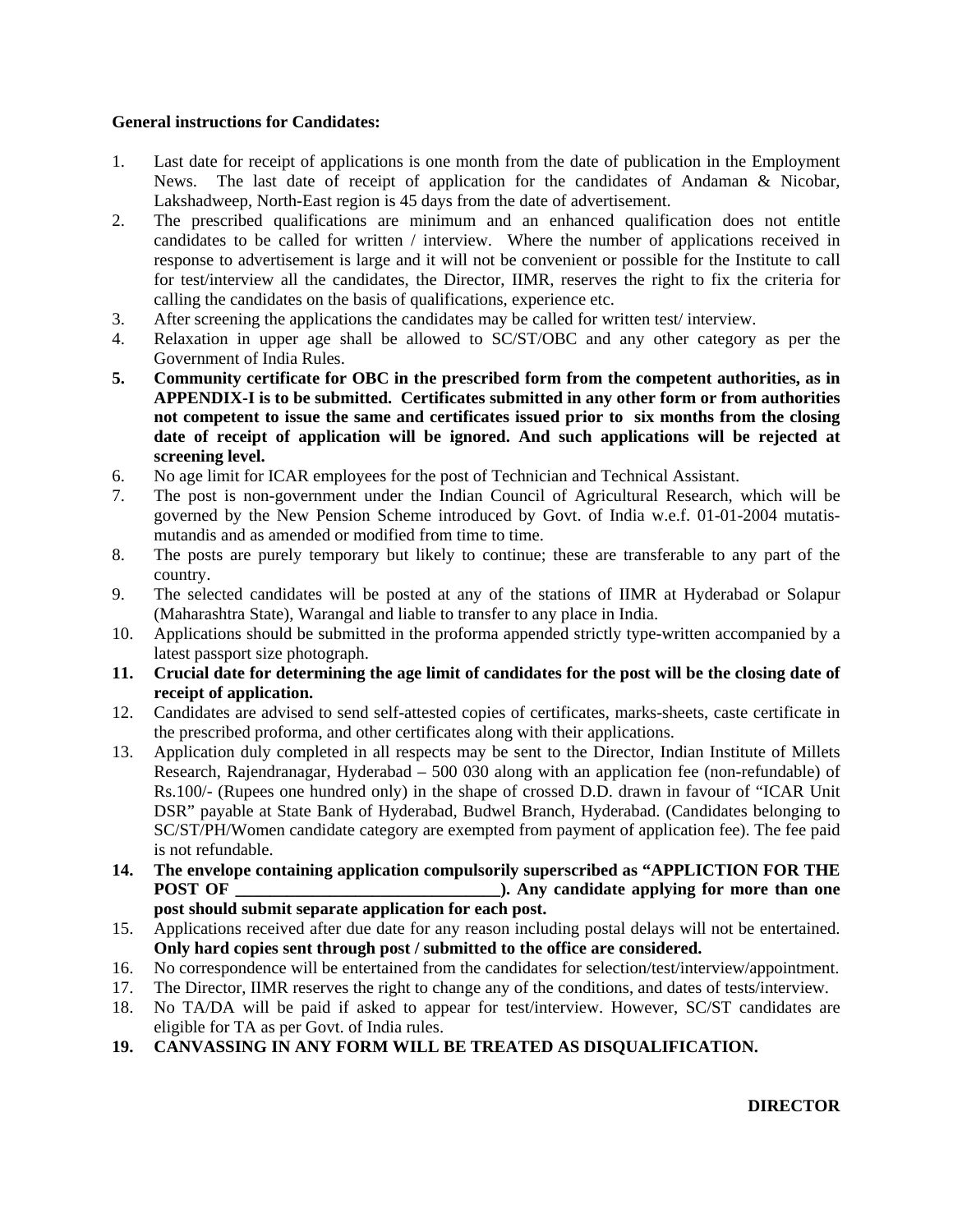#### Application Format

Recent passport size photograph of the candidate

Advt. No. \_\_\_\_\_\_\_\_\_\_\_\_\_\_\_\_\_\_\_

# **Application for the post of \_\_\_\_\_\_\_\_\_\_\_\_\_\_\_\_\_\_\_\_\_\_\_\_\_\_**

|    | 1. Name in full (in Block Letters)              |  |
|----|-------------------------------------------------|--|
|    | 2. Father's/Husband's Name                      |  |
| 3. | <b>Nationality</b>                              |  |
|    | 4. Place & Date of Birth                        |  |
|    | 5. Age (as on closing date of Advertisement)    |  |
| 6. | Sex (Male/Female)                               |  |
|    | 7. Present Address with E-mail and Mobile No.   |  |
|    |                                                 |  |
| 8. | <b>Permanent Address</b>                        |  |
| 9. | Whether belongs to SC/ST//OBC/PH/Ex-serviceman. |  |

- (If Yes, state name of caste & enclose self-attested copy of the caste certificate)
- 10. Name of the State : :
- 11. Educational / Technical Qualifications:

| S1. | Name        | of | the University/Board | Year    | of Grade/Division        | Subjects |
|-----|-------------|----|----------------------|---------|--------------------------|----------|
| No. | Examination |    |                      | Passing | & % of marks in   passed |          |
|     |             |    |                      |         | aggregate                |          |
|     |             |    |                      |         |                          |          |
|     |             |    |                      |         |                          |          |
|     |             |    |                      |         |                          |          |

- 12. Experience, if any, (experience of all previous : and present employment)
- 13. Whether any of your relative is working in : IIMR/ICAR, if so, please mention the name, designation and your relationship with the employee

 I hereby declare that all the particulars furnished above are true, complete and correct to the best of my knowledge and belief. I understand and agree that in the event of any information being found false or incorrect/incomplete or ineligibility being detected at any time before or after interview/selection, my candidature is liable to be rejected. I shall be bound by the decision of the Director, IIMR, Hyderabad.

| Place: | Signat |
|--------|--------|
| Date:  | Name   |

Signature of the Candidate: